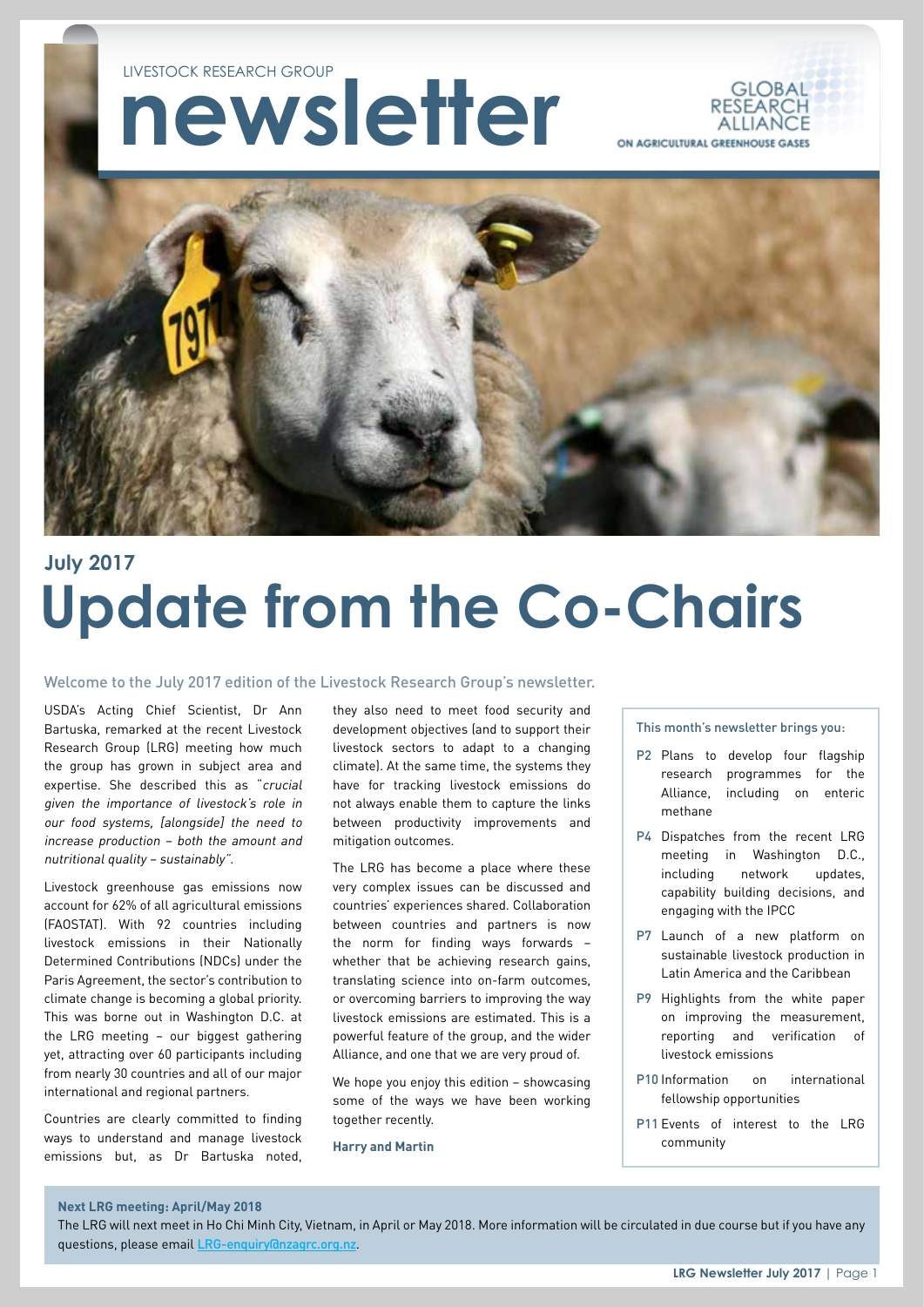# **Global Research Alliance advances flagship research programmes on:**  enteric methane, soil carbon, paddy rice and greenhouse gas inventories

The Alliance Council has approved the development of four flagship programmes as a way of defining research priorities and attracting resourcing:

- 1. Enteric fermentation
- 2. Agricultural greenhouse gas inventories
- 3. Soil carbon sequestration
- 4. Water management in rice production

Taskforces have been established to design research activities that will be implemented under each flagship. These taskforces are guided by a set of principles that will help shape the activities:

- **Unique Alliance added value:** drawing on the knowledge and expertise across the Alliance's partners and 48 member countries
- **Inclusive and relevant:** giving opportunities for all Alliance members to be engaged in some way in the flagship and to benefit from some/all of the flagship's activities
- **Solution-focused:** demonstrating a clear link to the development and implementation of mitigation practices and technologies across a range of countries
- **Multi-faceted:** recognizing that mitigation is linked with and often driven by co-benefits for improved livelihoods, food security and adaptation
- **Build capacity and capability** of Alliance member countries
- **Supplement and support existing efforts:** adding value to existing activities and increasing the scope and depth of future activities

Detailed proposals for each flagship will be presented to the Alliance Council for endorsement at its annual meeting in August 2017 in Japan.

Implementation of the flagships will require resources. The Alliance Secretariat is leading a parallel process to explore options for Alliance 'joint programming'. Joint programming will enable members to



collectively contribute to the resourcing of Alliance activities, including the flagships.

#### **What does this mean for the LRG's work?**

The flagships on enteric fermentation, agricultural greenhouse gas inventories and soil carbon sequestration are directly relevant to the LRG's work.

### Enteric fermentation flagship

Enteric methane is the biggest source of direct global greenhouse gas emissions from livestock. Emissions per animal vary widely depending on the species, feed and productivity, presenting a significant challenge for estimating greenhouse gas emissions from herd to national scales. However, this variability also presents an opportunity to mitigate those emissions by improving the selection and breeding of animals; improving and changing feeds and the rumen microbiome; improving animal health care and resilience; and increasing the productivity of animals and farm systems.

The enteric fermentation flagship is focused on three themes:

- a) Develop and advance new solutions for reducing enteric methane emissions
- b) Improve the quantification of livestock emissions from farm to national scales
- c) Identify, test and implement mitigation solutions that can reduce emissions and support local and national development goals

Harry Clark, LRG Co-chair, is leading the taskforce to develop this flagship and has a process underway to identify projects for inclusion in each of the above three themes. For more on the flagship or to participate in the taskforce, contact [Harry Clark](mailto:harry.clark%40nzagrc.org.nz?subject=).

### Agricultural greenhouse gas inventories flagship

The Paris Agreement increases countries' obligations to report on greenhouse gas emissions and progress against Nationally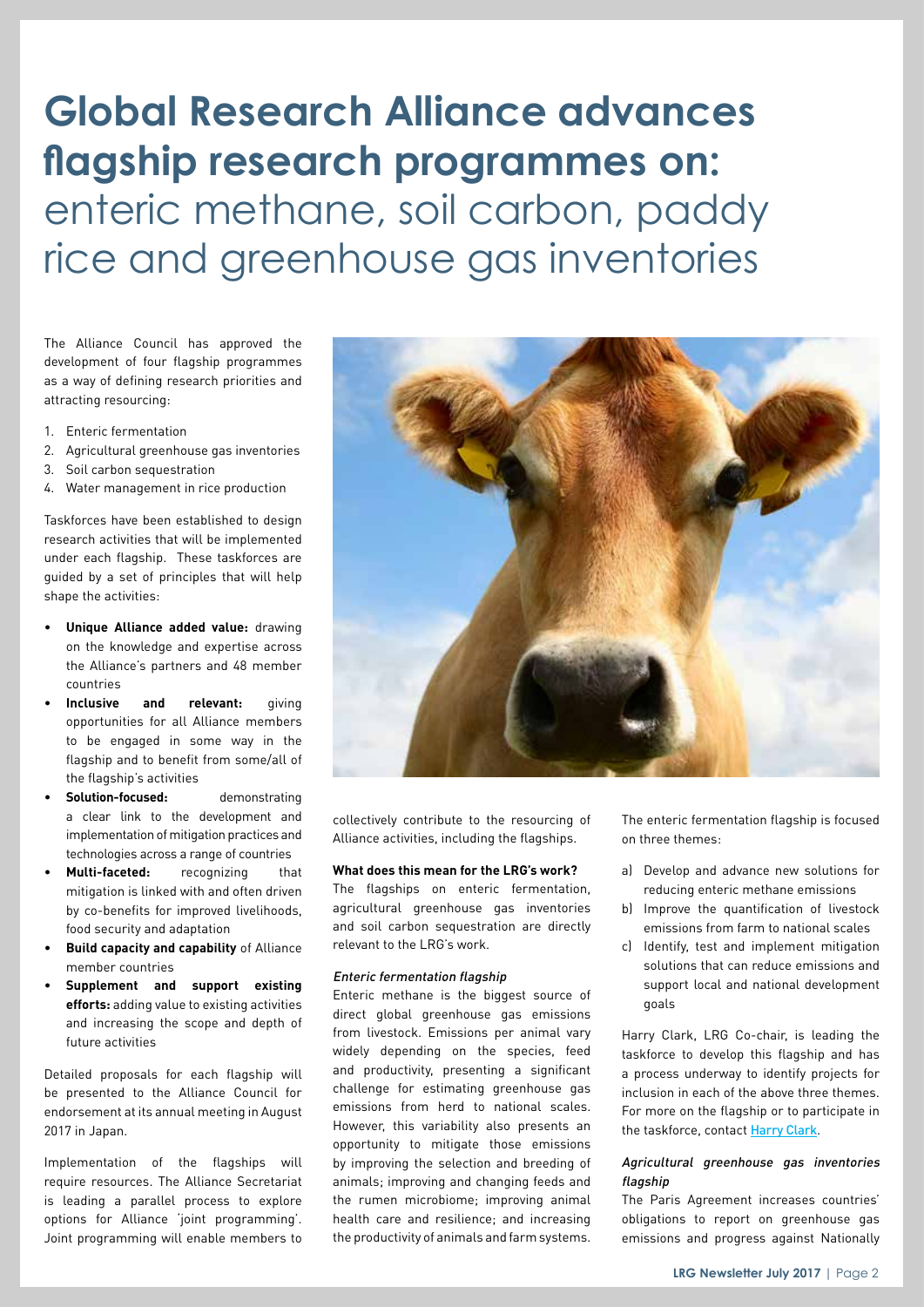Determined Contributions (NDCs). Greenhouse gas inventories will play a central role in this, however countries need support to increase their capacity in this area and to overcome barriers to improving their inventories.

The inventories flagship encompasses four broad themes:

- a) Enhance the inventory structure, e.g. regional and source-specific guidance for developing advanced (Tier 2+) inventories
- b) Build capability, e.g. targeted technical training to improve emission factors; analysis of current methodologies for estimating emissions
- c) Acquisition and administration of data, e.g. incorporation of improved estimates in emissions databases; national and regional research projects that validate existing measurements
- d) Demonstrating mitigation in NDCs, e.g. providing targeted support for countries to use improved inventory methods to include mitigation in NDCs

Much of the LRG's capability building programme is centred on supporting countries to develop and enhance their livestock greenhouse gas inventories (see page 5). This is because many countries use simple (Tier 1) methods for estimating livestock emissions, yet these are unable to capture a country's unique circumstances or trends over time other than changes in total animal numbers. More advanced inventory methods require more detailed data but capture country-specific production systems. Crucially, they also reflect changes in emissions that result from improvements in the productivity and efficiency of those systems over time.

Members of the LRG are involved in the inventory taskforce and are helping manage any potential for overlap between LRG inventory activities, the enteric fermentation flagship and the inventory flagship.

For more on the inventory flagship or to participate in the taskforce, contact its lead authors [Brian McConkey](mailto:brian.mcconkey%40agr.gc.ca?subject=), Canada and Andrea [Pickering](mailto:andrea.pickering%40mpi.govt.nz?subject=), New Zealand.

### Soil carbon flagship

Close to half of all agricultural soils are estimated to be degraded. Erosion generates huge losses of soil carbon annually and carries costs of US\$110-200 billion in fertilizer to replace lost nutrients. Soil carbon sequestration is a readily available, low cost mitigation. In addition, restoring degraded soils by increasing soil organic matter (and therefore soil carbon) provides adaptation to climate change and improves productivity.

The Alliance's soil carbon flagship targets ambitious changes in agricultural practices that would restore and enhance soil carbon and soil health. It aims to deliver an online, collaborative knowledge hub, including:

- A decision support toolbox: e.g. maps of soil carbon sequestration potential; implications of sequestration practices for yields/drought tolerance
- Enabling methods to certify soil carbon

sequestration: e.g. tiered methodologies for measuring, reporting and verifying soil organic carbon; handbooks and guidelines

• Creating an enabling environment for adopting solutions: e.g. regional stakeholder workshops

The knowledge hub will help facilitate the development of national and regional soil carbon sequestration projects, with shared data, methods and models. It will help connect funders with projects, as well as linking with existing international initiatives on soil carbon, e.g. FAO Global Soils Partnership. A FONTAGRO/PROCISUR initiative introducing legumes to eight Latin American countries would also be connected.

Members of the LRG are participating in the soil carbon flagship to ensure the role of livestock in the soil carbon cycle and the soil microbiome is recognized. For more on the soil carbon flagship or to participate in the taskforce, contact its lead author [Jean-](mailto:Jean-Francois.Soussana%40paris.inra.fr?subject=)[Francois Soussana](mailto:Jean-Francois.Soussana%40paris.inra.fr?subject=).

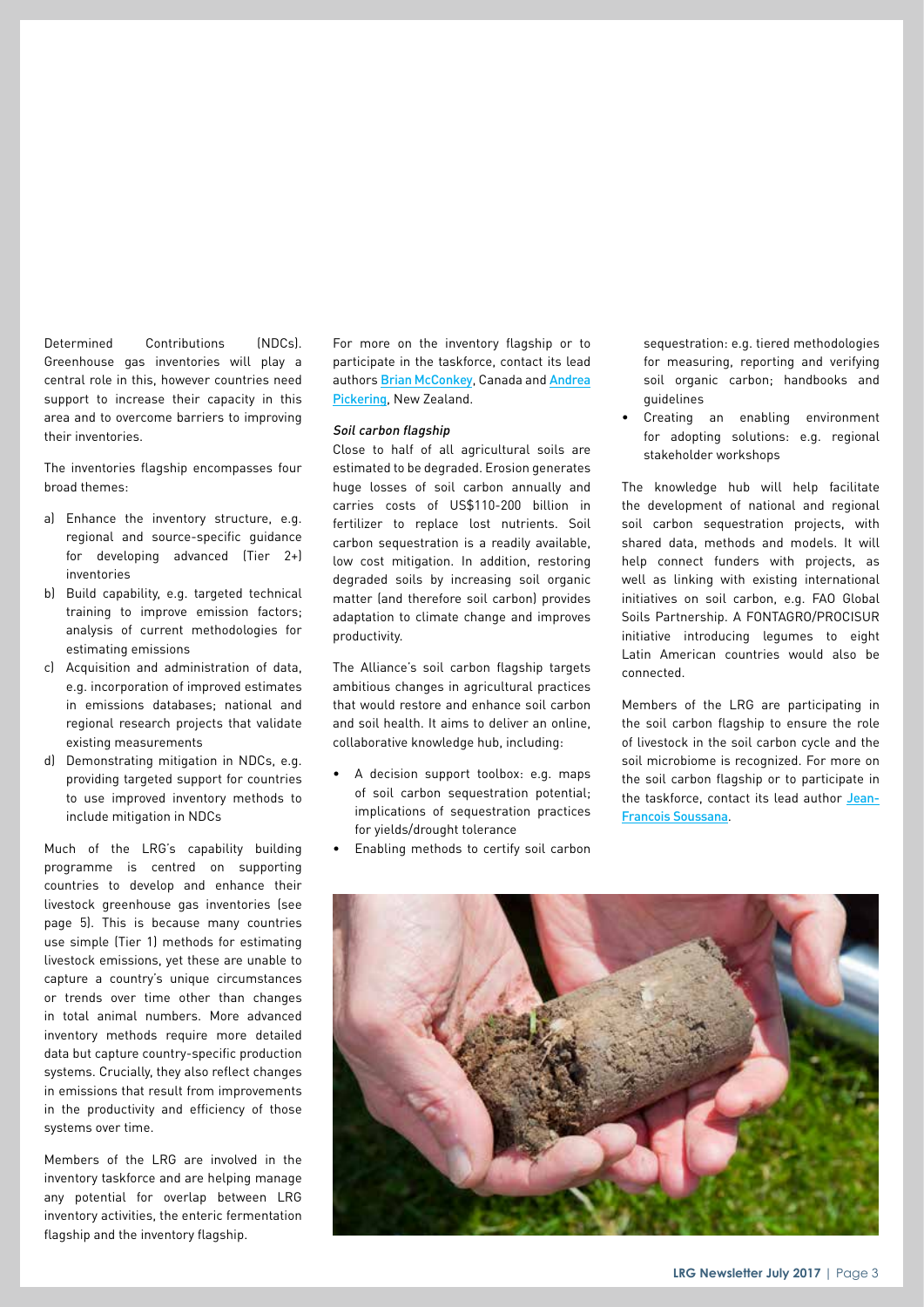# **Dispatches from the Livestock Research Group meeting**

The LRG held its 2017 meeting in Washington D.C. from 10-12 April, hosted by the United States. Over 60 people attended the recent meeting – including from 28 countries and 10 of the LRG's international and regional partner organisations. The following is a summary of the meeting's main outcomes.

### Research networks and collaboration

Identifying opportunities for research collaboration was a major theme of the meeting. Working groups helped advance the Alliance's planned Enteric Fermentation Flagship, as well as the Inventories and Soil Carbon Flagships (see pages 2-3). This included brainstorming projects for inclusion in the flagships and ways to align those projects with possible resourcing. The LRG's research networks were highly engaged in the development of the flagships, and also provided an update on recent achievements (see table).

Several networks have been successful in securing resourcing from the recent European funding round known as 'ERA-GAS' (see below and also Manure Management Network side bar on page 5). This will help spur further momentum within the networks.

Members of the Rumen Microbial Genomics Network have received funding for '[RumenPredict](http://www.eragas.eu/index.php/research-projects/rumenpredict)', a project that will generate data to link rumen microbiome information to host genetics and phenotype and to develop feed-based mitigation strategies. This work will build on and enhance knowledge from previous LRG projects, including the Global Rumen Census and the Hungate 1000, as well as the Network's existing 'RumenStability' and 'RumenMine' projects.

'[METHLAB](http://www.eragas.eu/index.php/research-projects/methlab)' is another ERA-GAS funded project that brings together LRG countries. This project aims to refine on-farm lactic acid bacteria (LAB) technologies to include a methane-reducing benefit. These technologies (e.g. direct-fed microbial supplements, silage inoculants) are currently used to increase production and improve animal health.

| <b>LRG research network achievements</b>                              |                                                                                                                                                                                                                                                                                                                                                                                                                                                                                                                                                                                                                                                                                                                                                                                                                                                                                                                                                                                                                                                                                                  |  |
|-----------------------------------------------------------------------|--------------------------------------------------------------------------------------------------------------------------------------------------------------------------------------------------------------------------------------------------------------------------------------------------------------------------------------------------------------------------------------------------------------------------------------------------------------------------------------------------------------------------------------------------------------------------------------------------------------------------------------------------------------------------------------------------------------------------------------------------------------------------------------------------------------------------------------------------------------------------------------------------------------------------------------------------------------------------------------------------------------------------------------------------------------------------------------------------|--|
| <b>Animal Health</b><br><b>Network</b>                                | • Peer reviewed paper in Environmental Research, Challenges and priorities for modelling livestock health and<br>pathogens in the context of climate change' (doi: 10.1016/j.envres.2016.07.033)                                                                                                                                                                                                                                                                                                                                                                                                                                                                                                                                                                                                                                                                                                                                                                                                                                                                                                 |  |
| Animal Selection,<br><b>Genetics &amp; Genomics</b><br><b>Network</b> | • Published a review of proxy methods for estimating enteric CH <sub>i</sub> in dairy cows (in Journal of Dairy Science, doi:<br>10.3168/jds.2016-12030)<br>• Contributed to the development of a multi-country dataset to estimate heritability of CH <sub>4</sub> emissions in dairy cows<br>• Published a practice brief on ruminant genetics (jointly with CCAFS and the Global Alliance on Climate Smart<br>Agriculture)                                                                                                                                                                                                                                                                                                                                                                                                                                                                                                                                                                                                                                                                    |  |
| <b>Feed &amp; Nutrition</b><br><b>Network</b>                         | • Two major reviews in Animal Feed Science & Technology of experimental methods to improve research practices<br>Design, implementation and interpretation of in vitro batch culture experiments to assess enteric methane<br>mitigation in ruminants - a review (doi: http://dx.doi.org/10.1016/j.anifeedsci.2016.03.016)<br>- Review of current in vivo measurement techniques for quantifying enteric methane emissions from ruminants<br>(doi: http://dx.doi.org/10.1016/j.anifeedsci.2016.05.018)<br>• Good progress with the GLOBAL NETWORK project, set up to collate and analyse methane emission and<br>mitigation data for ruminants. Two separate databases have been developed:<br>- Mitigation: consists of 1,800 experimental treatment means from 410 publications and aims to summarise<br>and recommend science-based enteric methane mitigation options to stakeholders<br>- Prediction: consists of individual animal data and aims to develop robust enteric methane prediction models<br>for various ruminant species and nutritional, animal and farm management scenarios |  |
| <b>Manure Management</b><br><b>Network</b>                            | • See side bar on page 5                                                                                                                                                                                                                                                                                                                                                                                                                                                                                                                                                                                                                                                                                                                                                                                                                                                                                                                                                                                                                                                                         |  |
| <b>Rumen Microbial</b><br><b>Genomics Network</b>                     | • Creation of a replica of the LRG's Hungate 1000 cultures, to be held in IBERS and made available to scientists on<br>demand<br>• RumenMine - a database tool for mining the Hungate 1000 cultures                                                                                                                                                                                                                                                                                                                                                                                                                                                                                                                                                                                                                                                                                                                                                                                                                                                                                              |  |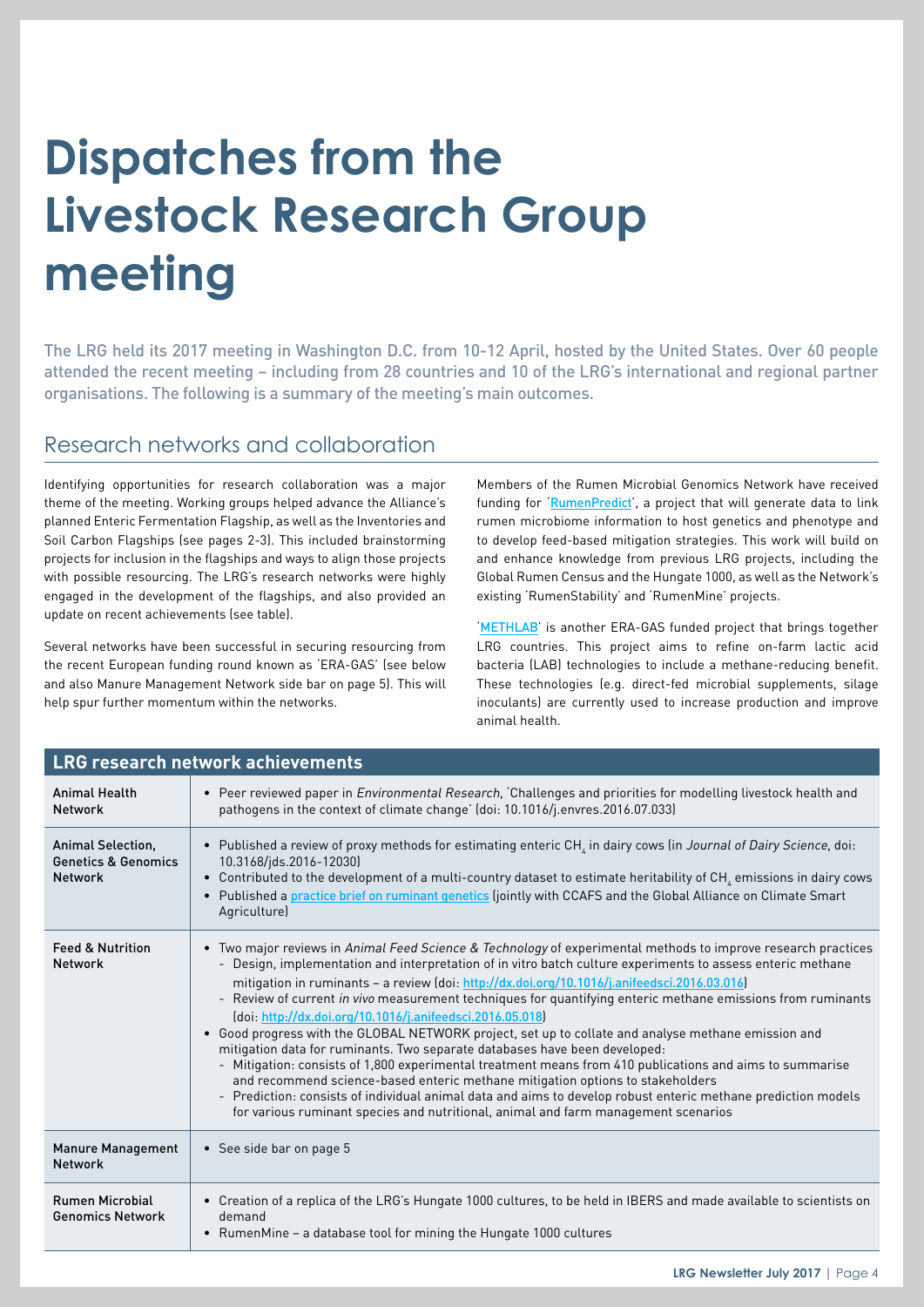## Resourcing the LRG's ambitions

The meeting heard from the Alliance Special Representative, Hayden Montgomery, that the proposed flagships will be a valuable means of focusing attention on research priorities and identifying possible funding opportunities, including via Alliance joint programming. Martin Scholten reported that the European Joint Programming Initiative on Agriculture, Food Security and Climate Change (FACCE-JPI) is working to set up an International Research Consortium (funding model) on soil in collaboration with the 4 per 1000 initiative. It is also developing its Implementation Plan for 2018-2020 – an opportunity to align LRG research priorities, including via the flagships.

### Capability building

The meeting agreed that helping countries move towards Tier 2 inventories and designing improved measurement, reporting and verification (MRV) systems for livestock greenhouse gases remains the top priority for LRG capability building efforts. The last 12 months have seen delivery of high impact capability building, including:

- Development of an MRV white paper (see page 8)
- Publication of a brochure outlining the benefits of advanced inventories for livestock emissions
- Regional workshops and technical training to improve livestock greenhouse gas inventories in South and South East Asia
- Peer review of Tier 2 inventories

Many of these activities were jointly undertaken with CCAFS, the CGIAR's Research Program on Climate Change, Agriculture and Food Security, as well as the FAO and World Bank.

LRG members were keen to see activities like these continue into the 2017/18 year, including further inventory training in Asia, outreach in Africa, and global implementation of some of the recommendations from the MRV white paper. Members also requested an extension of this capability building focus to providing support to countries to develop the scientific underpinnings for livestock 'NAMAs'1 .

But the LRG's efforts haven't only been focused on inventory and MRV issues. A flagship capability building project, Reducing enteric [methane for improving food security and livelihoods](http://www.fao.org/in-action/enteric-methane/en/)' concluded earlier in 2017. This project, led in partnership with FAO and with funding from the UN's Climate and Clean Air Coalition and the New Zealand Government, has helped identify regionally appropriate interventions that can reduce emissions and support livestock development. Thirteen countries across South Asia, Sub-Saharan East Africa and South America have been involved and funding for a second phase has been confirmed.

The popular LRG and Sustainable Agriculture Initiative Platform guide on '[Reducing greenhouse gas emissions from livestock: best practice](http://globalresearchalliance.org/library/livestock-emissions-best-practice-and-emerging-options/)  [and emerging options](http://globalresearchalliance.org/library/livestock-emissions-best-practice-and-emerging-options/)' was translated into Spanish and French this year and work is underway to explore its translation into Mandarin. The LRG also published two new case studies on reducing on-farm [emissions intensity](http://globalresearchalliance.org/research/livestock/capability-building/success-stories/), on dairying in Sri Lanka and beef farming in Canada.

The meeting also received an update on progress with the BEEF CARBON project involving 2,000 farmers across France, Ireland, Italy and Spain voluntarily aiming to reduce the greenhouse gas footprint of beef production by 15% in four years.

## Meet the new coordinators of the Manure Management Network

We are delighted to announce that China has agreed to lead the Manure Management Network, with support from the Netherlands and the US. This role has previously been undertaken by the Netherlands together with Vietnam, and latterly by France.

The Manure Management Network's main aim is to identify management practices to reduce methane and nitrous oxide emissions from livestock manure and improve the efficiency of nutrient use. The new coordination team includes:



Dr Dong Hongmin is Professor and Deputy Director General of the Institute of Environment and Sustainable Development in Agriculture at the Chinese Academy of Agricultural Sciences. Dong's research focuses on the livestock environment, manure management, and greenhouse gas emissions and mitigation.



Dr Julio Mosquera Losada is a research scientist at Wageningen Livestock Research in the Netherlands. He is experienced in the development and use of measurement methods and strategies to measure agricultural greenhouse gas emissions.



Dr April Leyton is a research scientist with USDA Agricultural Research Service in Kimberly, Idaho. Her research focuses on the environmental footprint of dairy production including emissions from manure storage and land application of manures, as well as N and P cycling in integrated livestock cropping systems.

In the coming months, the leadership team will connect with the network community, reinvigorating its agenda and ambitions, reviewing existing manure management practices, identifying new opportunities for collaboration and organizing a network meeting in Asia in 2018.

This leadership announcement is well timed, coinciding with the announcement of funding for a 3-year joint project between members of the Manure Management Network and the Feed and Nutrition Network on 'Capturing Effects of Diet on Emissions from Ruminant Systems' ([CEDERS](http://www.eragas.eu/index.php/research-projects/ceders)).

If you would like to be part of the Manure Management Network, please contact any of its new coordinators: [donghongmin@caas.cn](mailto:donghongmin%40caas.cn?subject=); [julio.mosquera@wur.nl](mailto:julio.mosquera%40wur.nl?subject=); [april.leytem@](mailto:april.leytem%40ars.usda.gov?subject=) [ars.usda.gov](mailto:april.leytem%40ars.usda.gov?subject=)

1 A NAMA is a Nationally Appropriate Mitigation Action, taken under the UN Framework on Climate Change. It refers to any action that reduces emissions in a developing country, that is prepared under the umbrella of a national governmental initiative.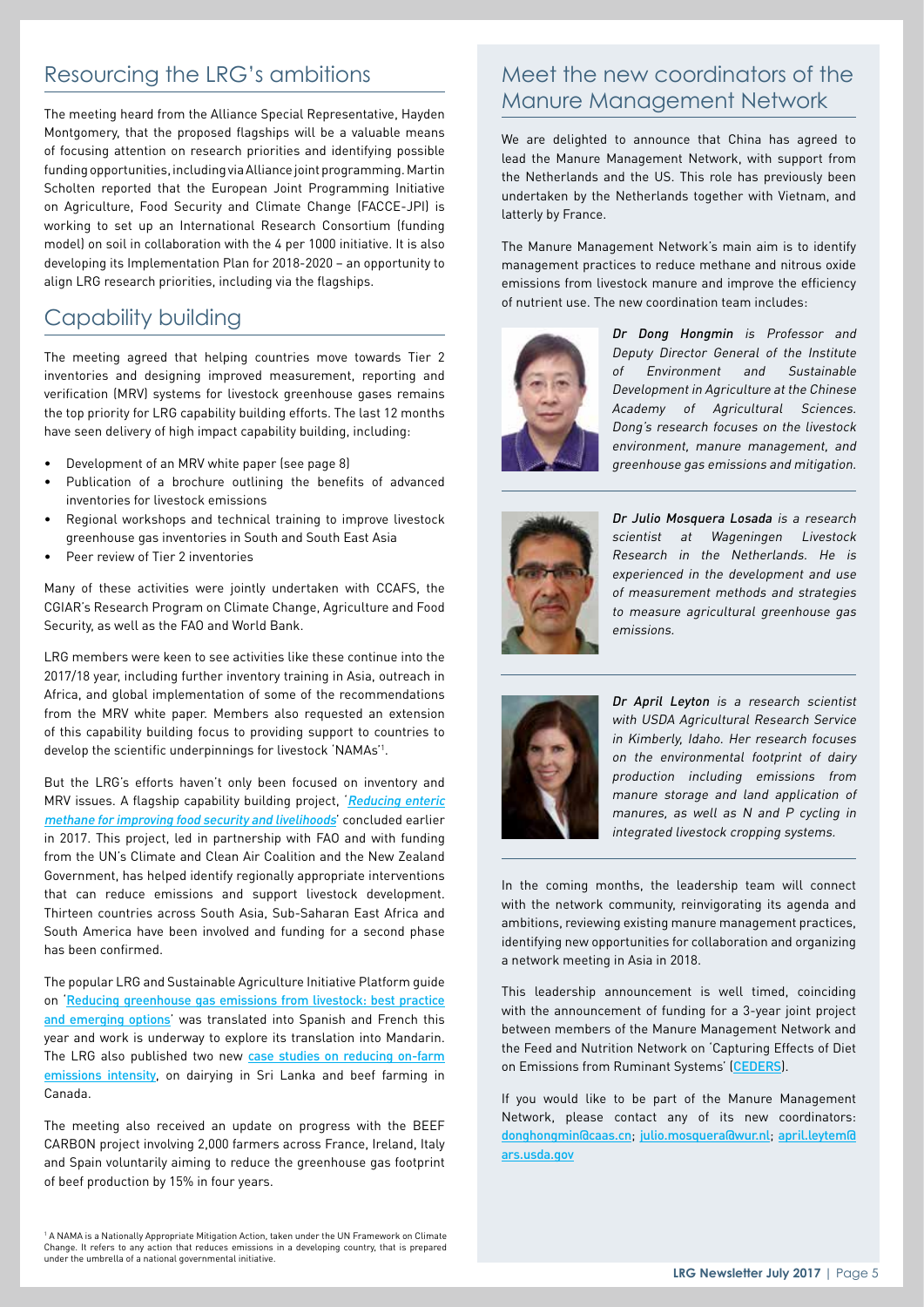

Delegates at the 2017 LRG meeting at USDA's National Institute of Food and Agriculture headquarters in Washington D.C.

### Intergovernmental Panel on Climate Change

Andy Reisinger, New Zealand's LRG representative and member of the IPCC Bureau, outlined opportunities for the LRG to contribute to upcoming IPCC activities. During the next five years, the IPCC will publish several major reports of relevance to livestock greenhouse gas emissions. LRG members can make a direct contribution to this work by:

- Nominating authors and expert reviewers
- Increasing the availability and relevance of literature, e.g. publishing research on the impact of productivity gains on mitigation, as well as publishing regional and targeted literature

reviews, particularly to ensure non-English language publications are accessible to IPCC authors

• Communicating informally with IPCC lead authors

The IPCC has a strong preference for journal-based publications that have been through the normal scientific peer review process. While the IPCC can use "grey literature" (e.g. an Alliance published document), it is always best if it has been published with a publisher and gone through its own peer review process.

The table specifies the IPCC reports and the cut-off date for publications to be considered by the IPCC in preparing its reports.

| <b>Due</b> | Title / scope                                                                                                                                                                                                                                                                                                                                                                 | Indicative cut-off date for publications to be considered in<br>producing the IPCC report                                                                                                                                  |
|------------|-------------------------------------------------------------------------------------------------------------------------------------------------------------------------------------------------------------------------------------------------------------------------------------------------------------------------------------------------------------------------------|----------------------------------------------------------------------------------------------------------------------------------------------------------------------------------------------------------------------------|
| Sept 2018  | Global Warming of 1.5°C: an IPCC Special Report on<br>the impacts of global warming of 1.5°C above pre-<br>industrial levels and related global greenhouse gas<br>emission pathways, in the context of strengthening<br>the global response to the threat of climate change,<br>sustainable development, and efforts to eradicate<br>poverty                                  | • Submitted to scientific journal or available as draft technical<br>report - by 1 November 2017<br>• Accepted by scientific journal or published as technical report -<br>by 15 May 2018                                  |
| May 2019   | Methodology Report to refine the 2006 IPCC<br>Guidelines for National Greenhouse Gas Inventories                                                                                                                                                                                                                                                                              | • Submitted to scientific journal or available as draft technical<br>report - by March 2018<br>• Accepted by scientific journal or published as technical report -<br>by June 2018                                         |
| Sept 2019  | Climate Change and Land: an IPCC Special Report<br>on climate change, desertification, land degradation,<br>sustainable land management, food security, and<br>greenhouse gas fluxes in terrestrial ecosystems                                                                                                                                                                | • Submitted to scientific journal or available as draft technical<br>report - by September 2018<br>• Accepted by scientific journal or published as technical report -<br>by February 2019                                 |
| 2022       | 6th Assessment Report, covering:<br>• April 2021: Physical science basis of climate<br>change (Working Group I)<br>• July 2021: Mitigation of climate change (Working<br>Group III)<br>• October 2021: Impacts, adaptation and vulnerability<br>to climate change (Working Group II)<br>• April 2022: Synthesis across the three Working<br><b>Groups and Special Reports</b> | For Working Group III: Mitigation<br>• Submitted to scientific journal or available as draft technical<br>report - by April 2020<br>• Accepted by scientific journal or published as technical report -<br>by October 2020 |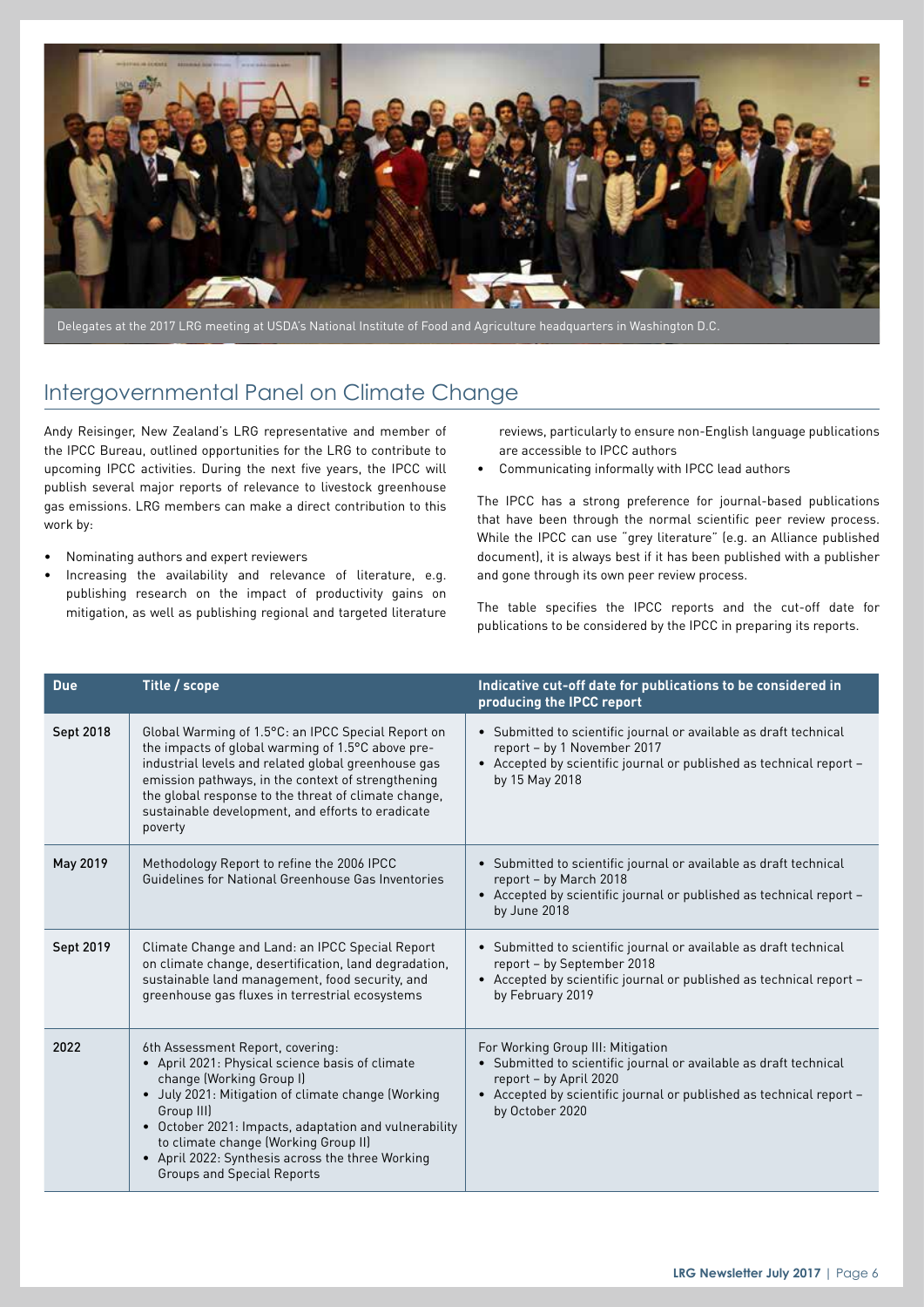# **New platform on sustainable livestock production in Latin America and the Caribbean**

Producing more milk and meat with a lighter environmental footprint is the aim of a new regional research platform launched at the Livestock Research Group meeting in April 2017.

The 'Sustainable Livestock Production Platform: Greater Productivity with Lower Greenhouse Gas Emissions' is anticipated to benefit over 1,000 researchers, extension workers, students, producer organizations and decision-makers in Latin America and the Caribbean.

Fifteen countries have initially come together in the platform to promote the advancement of agriculture in the region through innovation, climate change mitigation and adaptation, sustainable intensification and linkages to markets. The platform builds on wide-ranging regional cooperation on livestock greenhouse gas emissions since 2007 and aims to:

- Coordinate research and development
- Facilitate knowledge sharing
- Strengthen the capacities of participating countries and institutions to address the challenge of sustainable intensification



- Share good practice policy design for the livestock sector
- Jointly mobilize resources from within participating institutions, as well as supporting them to submit joint bids to external funding sources

Development of a three-year action plan is underway, along with a knowledge management and communications strategy. The platform will be coordinated by the Tropical Agricultural Research and Higher

Education Center (CATIE), supported by FONTAGRO, the Global Research Alliance and the New Zealand Government.

"A coordinated regional agenda on researching the effect of greenhouse gas emissions on livestock production will enable countries to be more effective, share experiences in their own languages, and better reach farmers and decision-makers", Hayden Montgomery, Global Research Alliance Special Representative, said.



**LRG Newsletter July 2017** | Page 7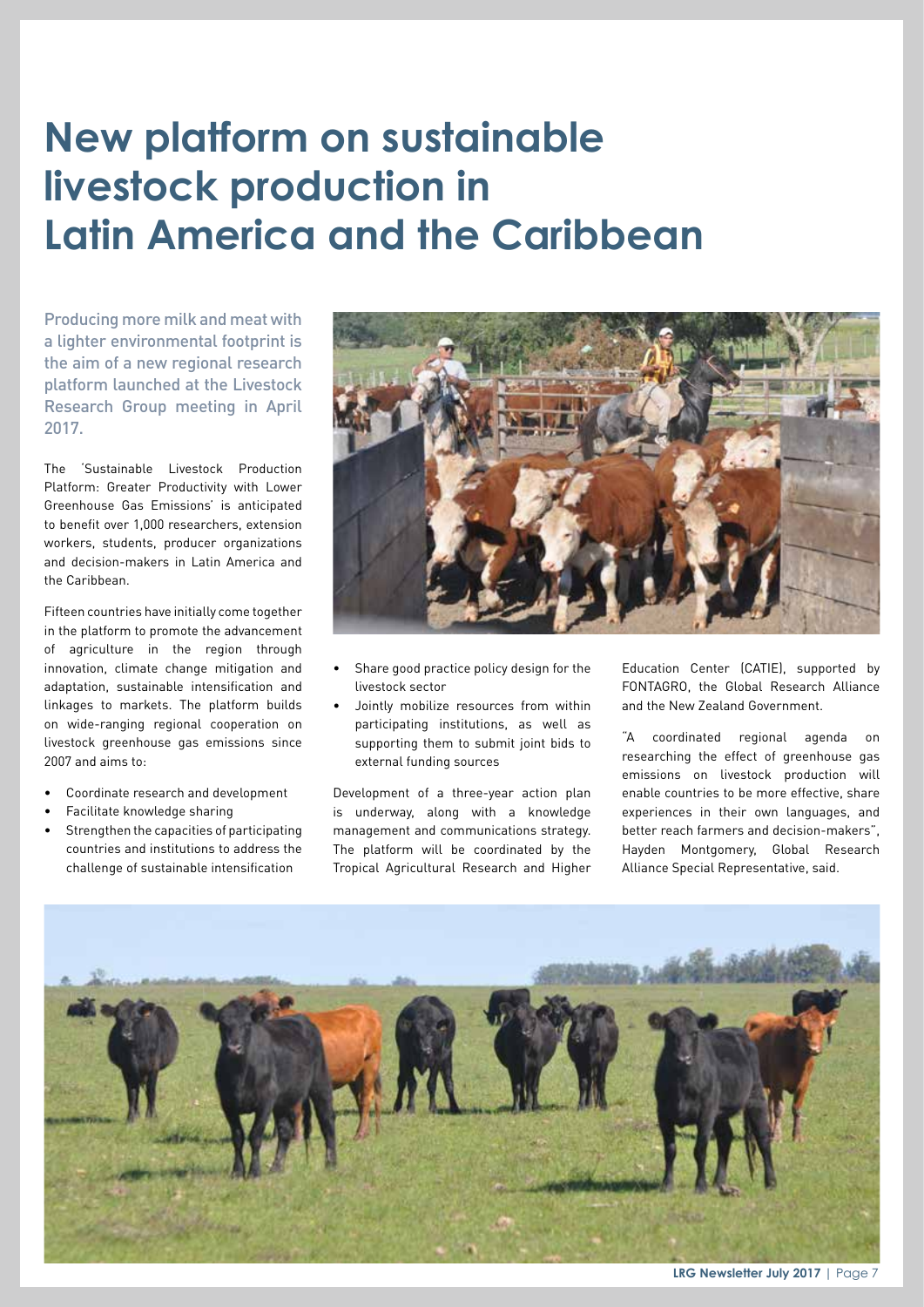## **Guidance for reporting greenhouse gas emissions and mitigation in the livestock sector**



In their Intended Nationally Determined Contributions (NDCs) to the Paris Agreement, [92 developing countries](https://ccafs.cgiar.org/agricultures-prominence-indcs-data-and-maps#.WVB7vROGPUZ) [mentioned livestock-related emissions,](https://ccafs.cgiar.org/agricultures-prominence-indcs-data-and-maps#.WVB7vROGPUZ) [and 48 of the 92 explicitly mentioned](https://ccafs.cgiar.org/agricultures-prominence-indcs-data-and-maps#.WVB7vROGPUZ) [intentions to reduce emissions](https://ccafs.cgiar.org/agricultures-prominence-indcs-data-and-maps#.WVB7vROGPUZ) from livestock-related sources such as enteric fermentation, manure management and biogas, and grasslands and silvo-pastoral systems. But how do countries plan to document reduced emissions?

The Paris Agreement requires countries to submit national greenhouse gas inventory reports, information on implementation and achievement of NDCs, account for their NDCs, and climate finance requires reliable estimates. Countries have monitoring, reporting and



Greenhouse gas emissions from livestock are significant – and growing. 119 countries have indicated they intend to reduce emissions in the sector. But how will they measure emissions and mitigation?





**ESEARCH PROGRAM ON Climate Change, Agriculture and Food Security** 



verification (MRV) systems to meet these requirements, but many MRV systems lack completeness, consistency, accuracy or transparency. While no global, onesize-fits-all livestock MRV system is possible, and countries and projects have flexibility in how they shape their MRV systems, all MRV systems must be scientifically robust, feasible, and relevant to their context and policy goals.

As of February 2017, only five developing countries have MRV methods in place that can measure emission reductions in livestock resulting from changes in agricultural management practices or increases in productivity, found researcher Andreas Wilkes of UNIQUE Forestry and Land Use in Monitoring, reporting and [verification of greenhouse gas emissions](https://cgspace.cgiar.org/bitstream/handle/10568/80890/Livestock%20MRV%20Info%20Note%20May%203%202017.pdf?sequence=6&isAllowed=y)  [from livestock: current practices and](https://cgspace.cgiar.org/bitstream/handle/10568/80890/Livestock%20MRV%20Info%20Note%20May%203%202017.pdf?sequence=6&isAllowed=y)  [opportunities for improvement](https://cgspace.cgiar.org/bitstream/handle/10568/80890/Livestock%20MRV%20Info%20Note%20May%203%202017.pdf?sequence=6&isAllowed=y)', an Info Note published by the LRG and CCAFS in May 2017.

Given the pressing need for improved livestock MRV systems, the LRG, CCAFS, UNIQUE Forestry and Land Use, and the FAO – with support from the New Zealand Government, the United States Agency for International Development, and the World Bank – are studying opportunities for improved MRV systems to enable developing countries to meet their mitigation goals. Key findings and recommendations are available in this Info Note; and a full report in English, French, and Spanish is expected later in 2017.

This article is an excerpt of a CCAFS blogpost, reproduced with the kind permission of its author, Julianna White. You can read the full post and download the Info Note [here](https://ccafs.cgiar.org/blog/guidance-national-and-activity-level-reporting-greenhouse-gas-emissions-and-mitigation#.WVB78xOGPUZ).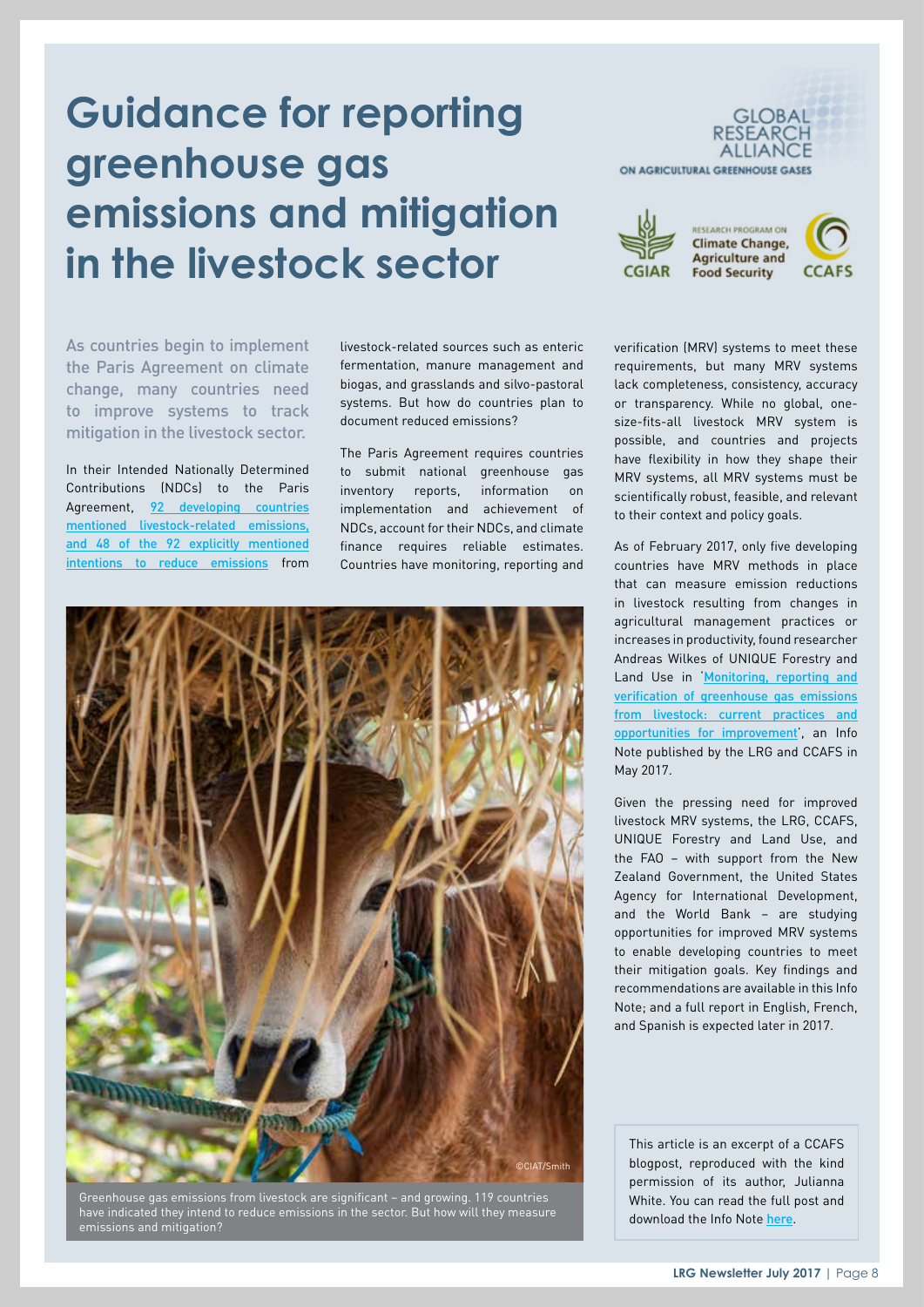# **Partner Update:**  Highlights from CCAFS



CCAFS is the CGIAR's Research Program on Climate Change, Agriculture and Food Security. Its research aims to develop and scale up agricultural practices and policies that are adaptive to climate change, reduce greenhouse gas emissions and increase farmers' resilience. Over 200 scientists working in five regions of the developing world are part of the CCAFS program. CCAFS is an important partner for the LRG, with many shared priorities.



### **Highlights from CCAFS low emissions agriculture work program**

CCAFS has published an [Info Note](https://cgspace.cgiar.org/rest/bitstreams/114647/retrieve) on the development of livestock 'NAMAs' (see footnote on page 5) in Colombia and Costa Rica. These NAMAs seek to transform livestock production by increasing production levels and improving the carbon balance. They are working with the International Center for Tropical Agriculture (CIAT) on '[Livestock Plus](https://ccafs.cgiar.org/supporting-low-emissions-development-latin-american-cattle-sector-livestockplus#.WVmXWTOB3xV)', a project aimed at sustainably intensifying livestock production based on the use of improved forages.

CCAFS hosted a seminar on **Science to Deliver Adaptation and** [Mitigation in East African Agriculture](https://ccafs.cgiar.org/blog/whats-state-climate-adaptation-and-mitigation-efforts-african-agriculture#.WUsF7jOB3xV)', at the CGIAR's International Livestock Research Institute (ILRI) in Kenya on 30 May 2017. Greenhouse gas emissions from livestock production are the largest source of agricultural emissions in East Africa. The seminar discussed opportunities for mitigation in the region, as well as policy and engagement, the underpinning science, and partnerships for impact.

A reminder to readers that CCAFS' [SAMPLES](http://samples.ccafs.cgiar.org/) program has published a guide to field measurement of GHG sources and sinks in book form (hard copy or freely downloadable e-book). The guide is intended to inform the field measurements of agricultural GHG sources and sinks, especially to assess low emissions development options in smallholder agriculture in tropical developing countries. It can be used to support improved emissions factors for country inventories, to assess the mitigation impacts of projects, or as methods for scientific studies. It includes a chapter on enteric methane emissions from livestock. Download the e-book [here](https://link.springer.com/book/10.1007/978-3-319-29794-1).

Other recent livestock-related publications from CCAFS include:

- Byrnes RC, Nùñez J, Arenas L, Rao I, Trujillo C, Alvarez C, Arango J, Rasche F, Chirinda N. 2017. Biological nitrification inhibition by Brachiaria grasses mitigates soil nitrous oxide emissions from bovine urine patches. Soil Biology & Biochemistry. 107: 156-163. <https://doi.org/10.1016/j.soilbio.2016.12.029>
- Latawieca AE, Strassburga BBN, Silva D, Alves-Pinto HN, Feltran-Barbieri R, Castroa A, et al. 2017. Improving land management in Brazil: A perspective from producers. Agriculture, Ecosystems and Environment. 240: 276-286. <http://dx.doi.org/10.1016/j.agee.2017.01.043>
- Vetter SH, Sapkota TB, Hillier J, Stirling CM, Macdiarmid JI, Aleksandrowicz L, Green R, Joy EJM, Dangour PD, Smith P. Greenhouse gas emissions from agricultural food production to supply Indian diets: Implications for climate change mitigation. Agriculture, Ecosystems & Environment. 237:234– 241. <https://dx.doi.org/10.1016/j.agee.2016.12.024>
- Smith P, Nayak D, Linthorst G, Peters D, Bucquet C, van Vuuren DP, et al. 2016. Science-based GHG emissions targets for agriculture and forestry commodities. Ecofys Consultancy [http://www.ecofys.com/files/files/ecofys-uni-aberdeen-pbl-](http://www.ecofys.com/files/files/ecofys-uni-aberdeen-pbl-2016-science-targets-agriculture-forestry.pdf)2016-science-targets-agriculture-forestry.pdf
- Subbarao et al Genetic mitigation strategies to tackle agricultural GHG emissions: The case for biological nitrification inhibition technology. [https://doi.org/10.1016/j.](https://doi.org/10.1016/j.plantsci.2017.05.004) [plantsci.2017.05.004](https://doi.org/10.1016/j.plantsci.2017.05.004)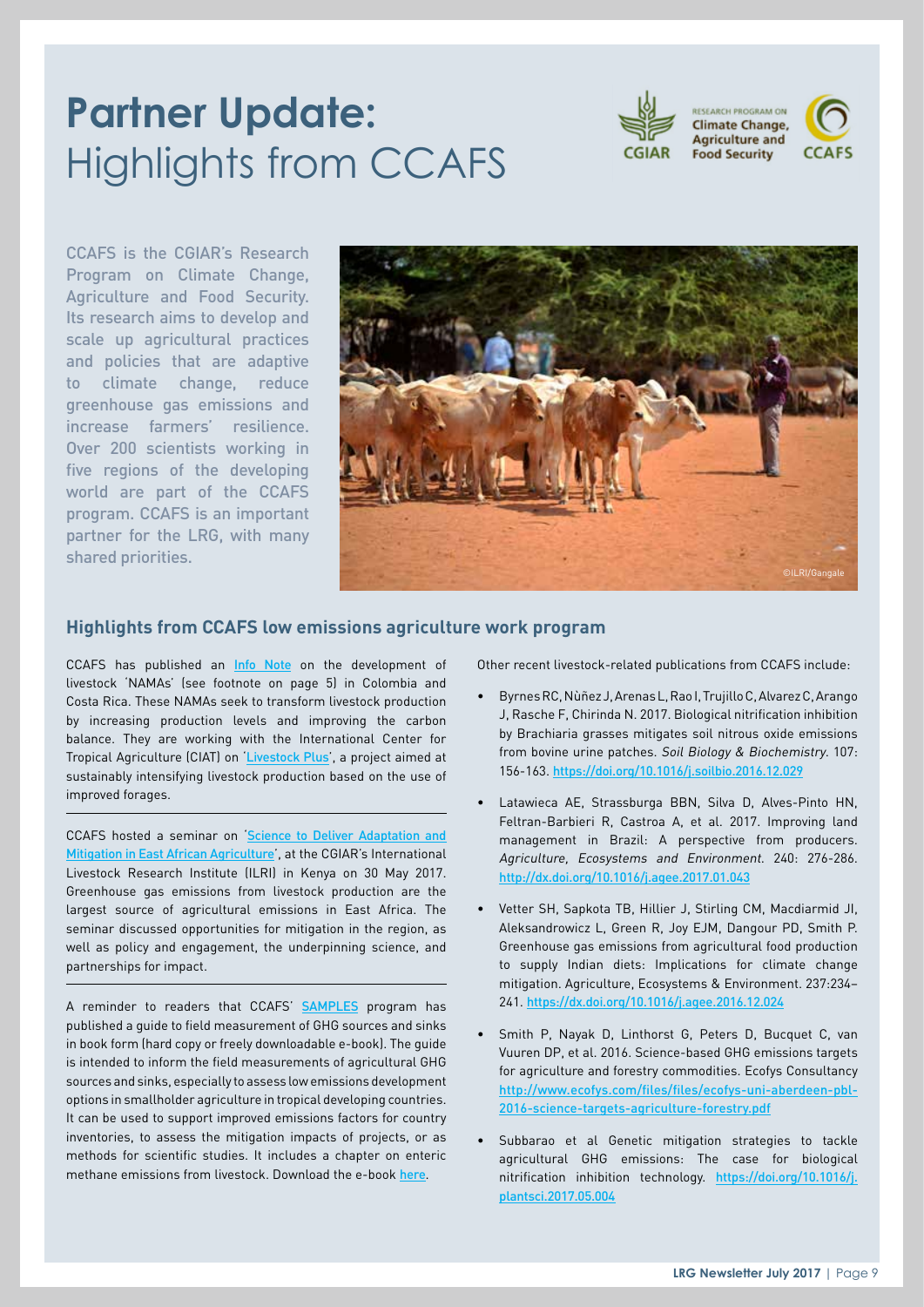# **International fellowship opportunities**

### **LEARN Awards (sponsored by the New Zealand Government)**

[LEARN](https://livestockemissions.net/) is an awards scheme sponsored by the New Zealand Government to build international capability in livestock emissions research. It is part of New Zealand's support for the [Global Research](http://globalresearchalliance.org/)  [Alliance on Agricultural Greenhouse Gases](http://globalresearchalliance.org/).

LEARN is focused on:

- Supporting technical staff and scientists from developing countries and Alliance member countries to work alongside New Zealand colleagues
- Sharing knowledge on livestock greenhouse gas emissions measurement, modeling and mitigation practices to increase the level of scientific skills and technological capabilities internationally
- Supporting strategic research and capability building activities that align with the priorities of the Alliance as well as relevant New Zealand science priorities
- Advancing common research interests between countries and building enduring relationships

There are four LEARN awards offered:

- Co-funded PhD Scholarship
- Postdoctoral Fellowship
- **Technical Training Award**
- Global Research Alliance Senior Scientist (GRASS) Award

All applications must be developed in close collaboration with a New Zealand research institution. For more information, please see [www.livestockemissions.net](http://www.livestockemissions.net)

**Co-operative Research Programme on Biological Resources Management for Sustainable Agricultural Systems (sponsored by the OECD)**

The OECD's Co-operative Research Programme (CRP) has launched a funding round for research fellowships and international conferences in 2018. The CRP supports work on the sustainable use of natural resources in agriculture, fisheries, food production and forestry, and research into new technologies in these areas. The aim of the research fellowships is to strengthen the international exchange of ideas and increase international mobility and co-operation between scientists working in these areas.

Applications are invited from research scientists working in agriculture, forestry or fisheries and who would like to conduct research projects abroad in another member country of the CRP. Applicants must be nationals or residents from one of the 24 countries participating in the programme.

All applications for CRP funding need to be relevant to one or more of the following three research [themes](http://www.oecd.org/tad/crp/CRP_Research_Themes_2016-2020.pdf):

- Theme 1: Managing natural capital for the future
- Theme 2: Managing risks in a connected world
- Theme 3: Transformational technologies and innovation

**The deadline for submitting applications is Sunday 10 September 2017, midnight (Paris time).** 

For more information, please see [www.oecd.org/tad/crp/crp](http://www.oecd.org/tad/crp/crp-research-fellowships-and-conference-sponsorship.htm)[research-fellowships-and-conference-sponsorship.htm](http://www.oecd.org/tad/crp/crp-research-fellowships-and-conference-sponsorship.htm)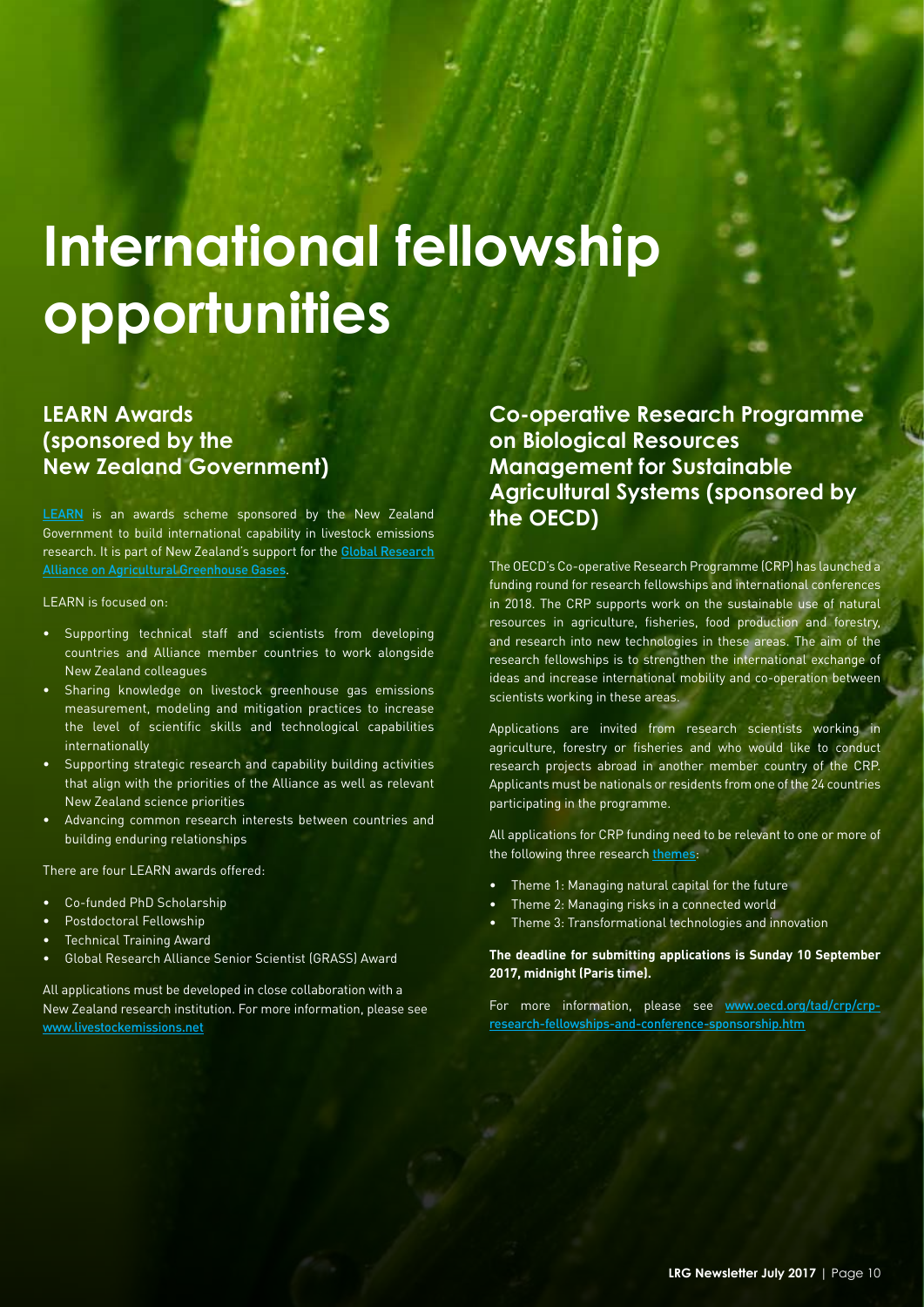# **Upcoming events**

### **FAO annual conference**

This year will be the 40th Conference of the FAO – the sovereign governing body of the organisation. Member nations (of which there are 194), organisations and associate members are usually represented at this event by Agriculture Ministers.

**Date:** 3–8 July 2017 Location: Rome Italy **Website:** <http://www.fao.org/about/meetings/conference/c2017/en/>

### **World Agricultural Forum Conference**

The World Agricultural Forum brings together leaders from the agricultural sector with policy makers and influencers. This year's conference theme is 'Solving the triple challenge to agriculture – trade, new technologies and food security'.

**Date:** 6–7 July 2017 **Location:** Singapore **Website:** <http://worldagforum.com/world2017Singapore.htm>

### **Global Research Alliance Council meeting**

The Alliance Council will meet next in Japan. The LRG will be represented at the Council meeting by its co-chairs. Please note that all Alliance member countries are individually represented at the Council, along with representatives from Alliance partners.

**Date:** 28 August–1 September 2017 **Location:** Tsukuba, Japan **Contact:** [secretariat@globalresearchalliance.org](mailto:secretariat%40globalresearchalliance.org?subject=)

### **JIRCAS-NARO International Symposium on Agricultural Greenhouse Gas Mitigation**

In conjunction with the Alliance Council meeting, the Japan International Research Center for Agricultural Sciences (JIRCAS) and the National Agricultural and Food Research Organization (NARO) are hosting an international symposium. This forum will enable an exchange of research results from studies into reducing agricultural greenhouse gas emissions while sustaining production in Asian countries. It will also discuss the direction of future research and ways to strengthen collaboration within the framework of the Alliance.

**Date:** 31 August 2017 **Location:** Tsukuba, Japan **Contact:** [secretariat@globalresearchalliance.org](mailto:secretariat%40globalresearchalliance.org?subject=)

### **Global Research Alliance Paddy Rice Research Group meeting**

The 8th meeting of the Alliance's Paddy Rice Research Group is also taking place in the margins of the Council meeting.

**Date:** 2 September 2017 **Location:** Tsukuba, Japan **Contact:** [secretariat@globalresearchalliance.org](mailto:secretariat%40globalresearchalliance.org?subject=)

### **6th International Symposium on Soil Organic Matter**

Rothamstead Research is hosting this year's Soil Organic Matter (SOM) International Symposium, which is focused on 'Health soils for sustainable agriculture: the role of SOM'. Registrations are now open and the deadline for submitting abstracts is 16 July 2017.

**Date:** 3–7 September 2017 **Location:** Harpenden, United Kingdom **Website:** [www.som2017.org](http://www.som2017.org)

### **17th International RAMIRAN Conference**

RAMIRAN "Recycling of Agricultural, Municipal and Industrial Residues in Agriculture Network" is holding its biennial conference, this year focused on 'Sustainable utilisation of manures and residue resources in agriculture'.

**Date:** 4–6 September 2017 **Location:** Wexford, Ireland **Website:** [www.ramiran2017.com](http://www.ramiran2017.com)

### **Global Research Alliance Croplands Research Group meeting**

The 9th meeting of the Alliance's Croplands Research Group is taking place in the margins of the International SOM Symposium.

**Date:** 8–9 September 2017 **Location:** Harpenden, United Kingdom **Contact:** [secretariat@globalresearchalliance.org](mailto:secretariat%40globalresearchalliance.org?subject=)

### **3rd LRG inventory development workshop for South East Asia**

This regional LRG workshop is the third in a series for select South East Asian countries to take stock of progress towards Tier 2 inventories for livestock greenhouse gas emissions. It will also include a technical training component focusing on QA/QC.

**Date:** 11–12 September 2017 **Location:** Bangkok, Thailand **Email:** [LRG-enquiry@nzagrc.org.nz](mailto:LRG-enquiry%40nzagrc.org.nz?subject=)

### **3rd Conference of Greenhouse Gas Emissions in Animal Agriculture Production Systems of Latin America (GALA 2017)**

Uruguay's National Institute for Agricultural Research (INIA) is organising GALA 2017, which will share scientific progress, knowledge and experiences of countries in the region in combating climate change and adapting agricultural systems to its effects. Registrations are now open, with an early bird rate available until 7 August. The deadline for submitting abstracts is 10 July 2017.

**Date:** 4–6 October 2017 **Location:** Colonia, Uruguay **Website:** [www.conferenciagala2017.uy/](http://www.conferenciagala2017.uy/)